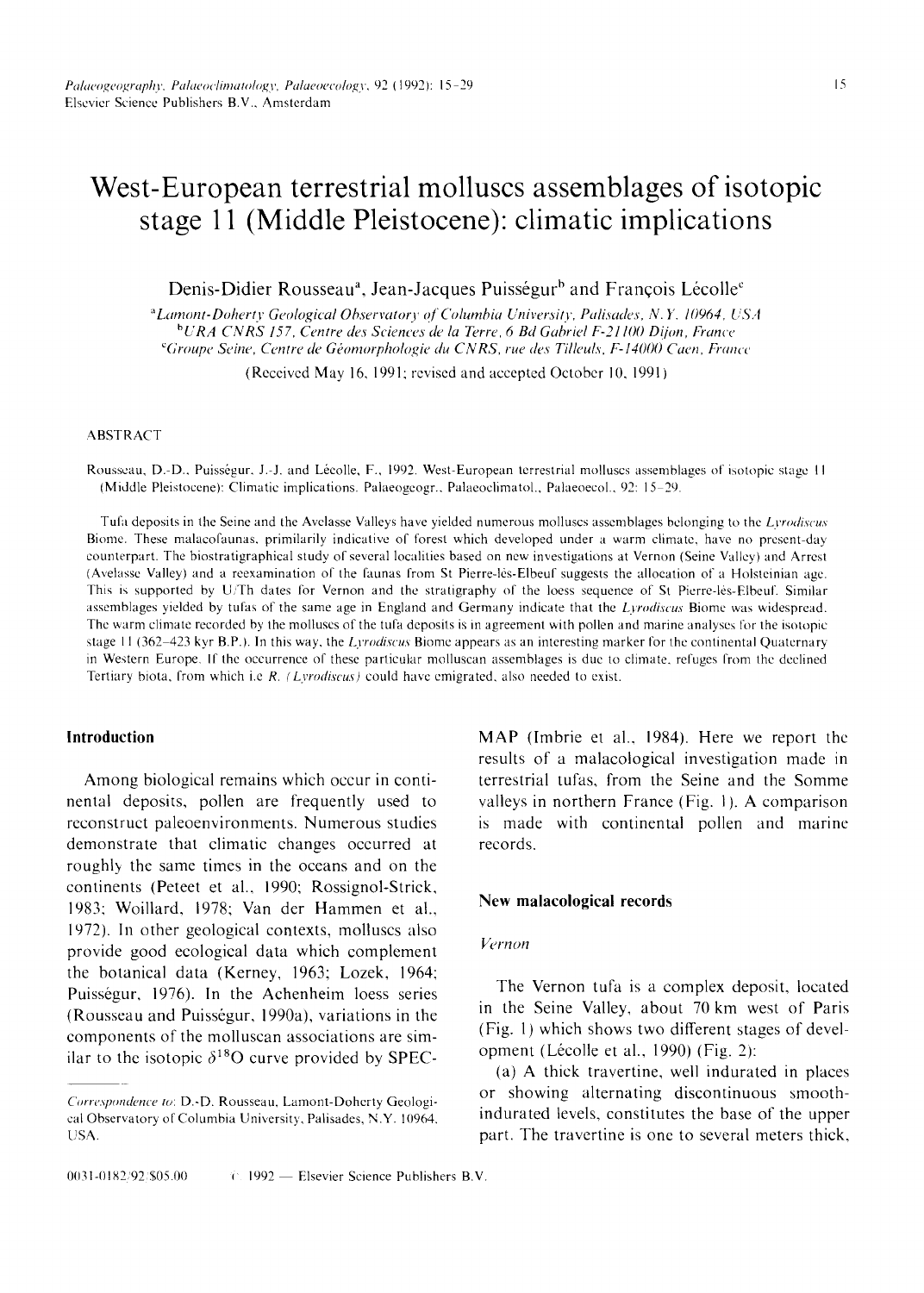

Fig. 1. Location of the different sites discussed in the text.

and consists of a so-called slab, rich in molded plant remains such as roots, branches or leaves. A two meter or so thick, smooth tufa overlays the travertine and is locally indurated. Sediment was taken for malacological investigation from this smooth unit. All these horizons are light in color. The morphology and position of the bed-rock are unknown.

(b) The lower part is dissociated from the previ-

ous one because it corresponds to the colluviation of upper part of the tufa and its rubefaction. According to a geological and geomorphological study (Lécolle, 1989), this second part corresponds to another time of deposition, clearly distinct from the upper one.

Determination of the species, present from a previous sampling in the upper non-cemented tufa, indicates that the assemblages are unique in their composition (Table 1). They do not correspond to any classical association as determined by Puisségur (1976) for northern France, but seem to be the western equivalent of the eastern European Banatica fauna (Rousseau, 1992). Four taxa are extinct: Retinella (Lyrodiscus) skertchlyi (Rousseau and Puisségur, 1990b), Aegopinella bourdieri (Rousseau and Puisségur, 1989), Succinea joinvillensis and Catinella antiqua. Six species no longer live in northern France: Leiostyla anglica, endemic in the British Islands, Hygromia cinctella present in Southern Europe, and Discus ruderatus, Acicula polita, Aegopis verticillus and Ruthenica *filograna* from Central Europe (Kerney et al., 1983) (Fig. 3). The other species still live in northern France, and a few aquatic taxa are also present.

In addition to this apparent heterogeneity of the assemblage, the occurrence of Retinella (Lyrodiscus) skertchlyi is another peculiarity. This species



Fig. 2. Geomorphological and stratigraphical interpretation of the tufaceous formation in Vernon.  $l =$  substratum (chalk):  $2 =$ rubefaction;  $3 =$  smooth facies tufa;  $4 =$  travertine;  $5 =$  "sugar-plum" facies tufa;  $6 =$  colluvium (from Lécolle et al., 1990 modified).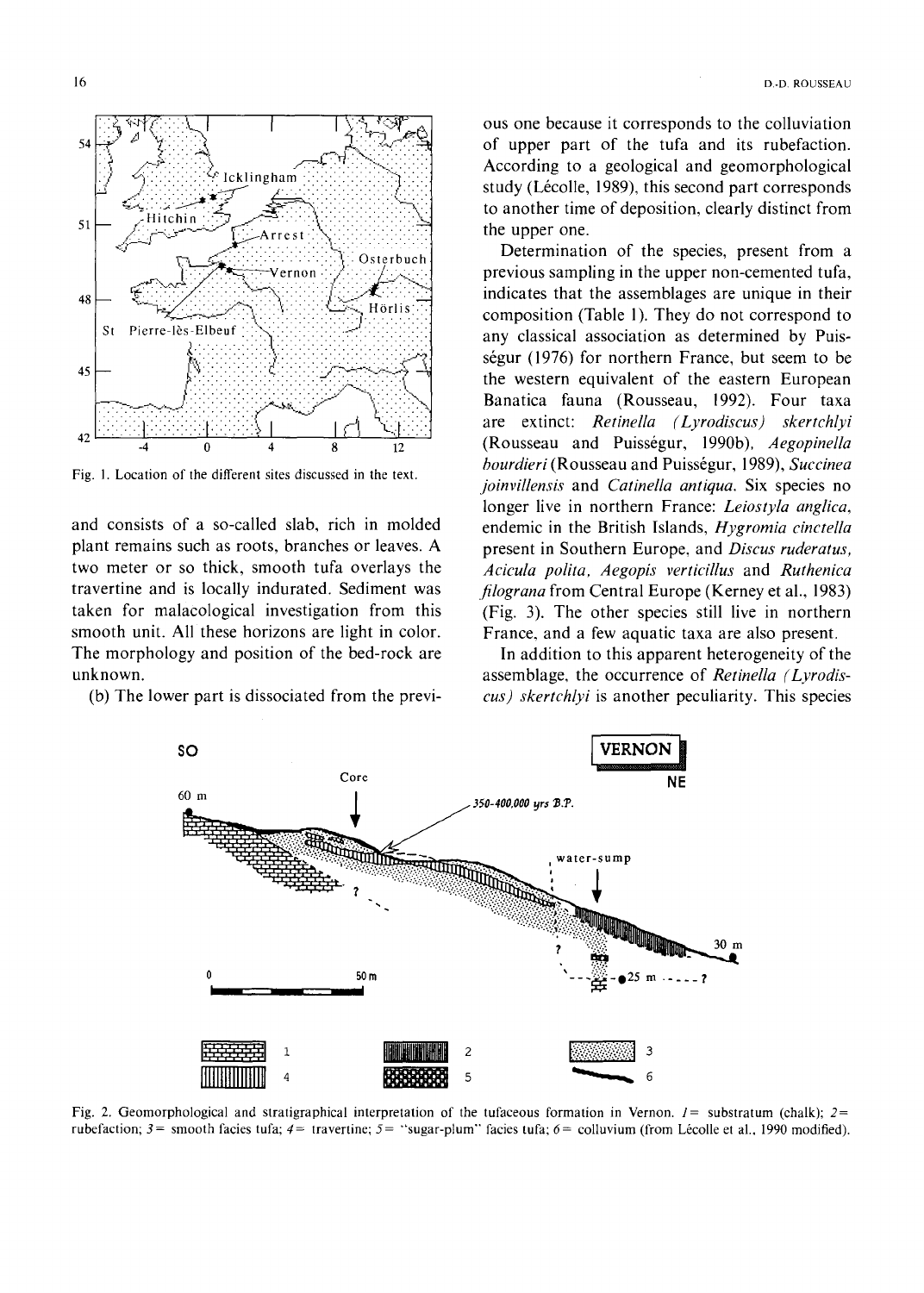# TABLE I

Vernon, first malacological investigations. List of different species recognized in the samples and individuals counted.

| Species \ Levels                             | 1                  | $\mathbf{2}$                   | 3                | 4            | 5                    | Ecol.<br>Groups |
|----------------------------------------------|--------------------|--------------------------------|------------------|--------------|----------------------|-----------------|
|                                              |                    |                                |                  |              |                      |                 |
| Acanthinula<br>aculeata                      | 23                 | 31                             | 6                | 4            | 4                    |                 |
| Acicula polita                               | 3                  |                                |                  | 1            |                      |                 |
| Azeca goodalli                               | 2                  | 15                             | $\boldsymbol{2}$ | 3            | 3                    |                 |
| Aegopinella<br>nitidula                      | 47                 | 90                             | 12               | 33           | 35<br>18             |                 |
| Aegopinella<br>pura<br>Aegopinella bourdieri | 38<br>$\mathbf{1}$ | 96                             | 15               | 15           |                      |                 |
| (Lyrodiscus) skertchlyi<br>R.                | 1                  | 23                             | 4                | 18           | 30                   |                 |
| Helicodonta<br>obvoluta                      | 22                 | 5                              | 3                | 7            | 5                    | 1               |
| Clausilia bidentata                          | 20                 | 8                              | $\mathbf{1}$     | $\mathbf{1}$ | 13                   |                 |
| Cochlodina laminata                          | 7                  | 6                              | 3                |              | 3                    |                 |
| Perforatella<br>incarnata                    |                    | 8                              | 3                | 10           | 8                    |                 |
| Orcula doliolum                              |                    | 25                             | $\overline{2}$   | 4            | 45                   |                 |
| Aegopis verticillus                          |                    | 1                              |                  |              | 1                    |                 |
| Ena montana                                  |                    |                                |                  | 3<br>19      | $\overline{2}$<br>36 |                 |
| Ruthenica<br>filograna<br>Discus ruderatus   |                    |                                |                  |              | 6                    |                 |
|                                              |                    |                                |                  |              |                      |                 |
| rotundatus<br>Discus                         | 53                 | 95                             | 24               | 70           | $\mathbf{1}$         |                 |
| Acicula dupuyi                               | 11                 |                                |                  |              |                      |                 |
| Cepaea sp.                                   | 35                 | 50                             | 18               | 15           | 50                   |                 |
| Bradybaena<br>fruticum                       | 4                  | 15                             | 6                | 4            | 7                    |                 |
| cinctella<br>Hygromia                        | 12<br>45           | 60                             |                  |              |                      | 2               |
| Pomatias elegans<br>Laciniaria<br>biplicata  | 2                  | 4                              | 18<br>1          | 10           | 30                   |                 |
| Vitrea crystallina                           | 67                 | 130                            | 20               |              |                      |                 |
| Arianta<br>arbustorum                        |                    | 12                             | 4                | 5            | 6                    |                 |
|                                              |                    |                                |                  |              |                      |                 |
| Macrogastra ventricosa                       | 9                  | $\mathbf{1}$                   |                  | 1            | $\mathbf{1}$         | 3               |
| Cecilioides acicula                          | 4                  |                                |                  |              |                      | 4               |
|                                              |                    |                                |                  |              |                      |                 |
| Vallonia costata                             |                    |                                | 1                | 2            | 29                   | 5               |
| Trichia<br>hispida                           | 6                  | 43                             | 6                | 40           | 70                   |                 |
| Helicigona lapicida                          | 2                  | 4                              | 4                | 1            | 2                    |                 |
| Euconulus<br>fulvus                          | 1                  | $\overline{c}$                 |                  |              |                      |                 |
| Punctum pygmaeum                             | 2                  |                                |                  |              |                      |                 |
| Vitrina pellucida                            | 6<br>21            | 6                              | $\mathbf{1}$     | 4            |                      | 7               |
| Oxychilus alliarius<br>Clausilia parvula     | 7                  | 5                              |                  | 4            |                      |                 |
| Vitrea contracta                             | 23                 | 49                             | 8                | 20           | 3                    |                 |
| Cochlicopa lubrica                           |                    | 31                             | 7                | 14           | 7                    |                 |
|                                              |                    |                                |                  |              |                      |                 |
| Limax sp.                                    | 10                 | 16                             | 4                | 2            | 25                   | 7'              |
| Carychium tridentatum                        | 2                  | 20                             | 2                |              | 3                    |                 |
| joinvillensis<br>Succinea                    | 13                 | 4                              | 3                |              | 5                    |                 |
| Succinea<br>oblonga                          | 1                  |                                |                  |              |                      | 8               |
| Catinella<br>antiqua                         |                    | 1                              | 1                |              |                      |                 |
| Columella<br>edentula                        | 1                  |                                |                  |              |                      |                 |
| Leiostyla<br>anglica                         |                    | 3                              | 1                | 1            |                      |                 |
| Succinea<br>putris                           |                    | 10                             | 3                | 6            |                      | 9               |
| Zonitoides<br>nitidus                        |                    |                                |                  | $\mathbf{1}$ |                      |                 |
|                                              |                    |                                |                  |              |                      |                 |
| Belgrandia sp.                               | 1                  | $\boldsymbol{2}$               |                  | $\mathbf{1}$ |                      |                 |
| Galba truncatula<br>Pisidium sp.             |                    | $\overline{7}$<br>$\mathbf{1}$ | $\mathbf{1}$     | 2            |                      | 10              |
|                                              |                    |                                |                  |              |                      |                 |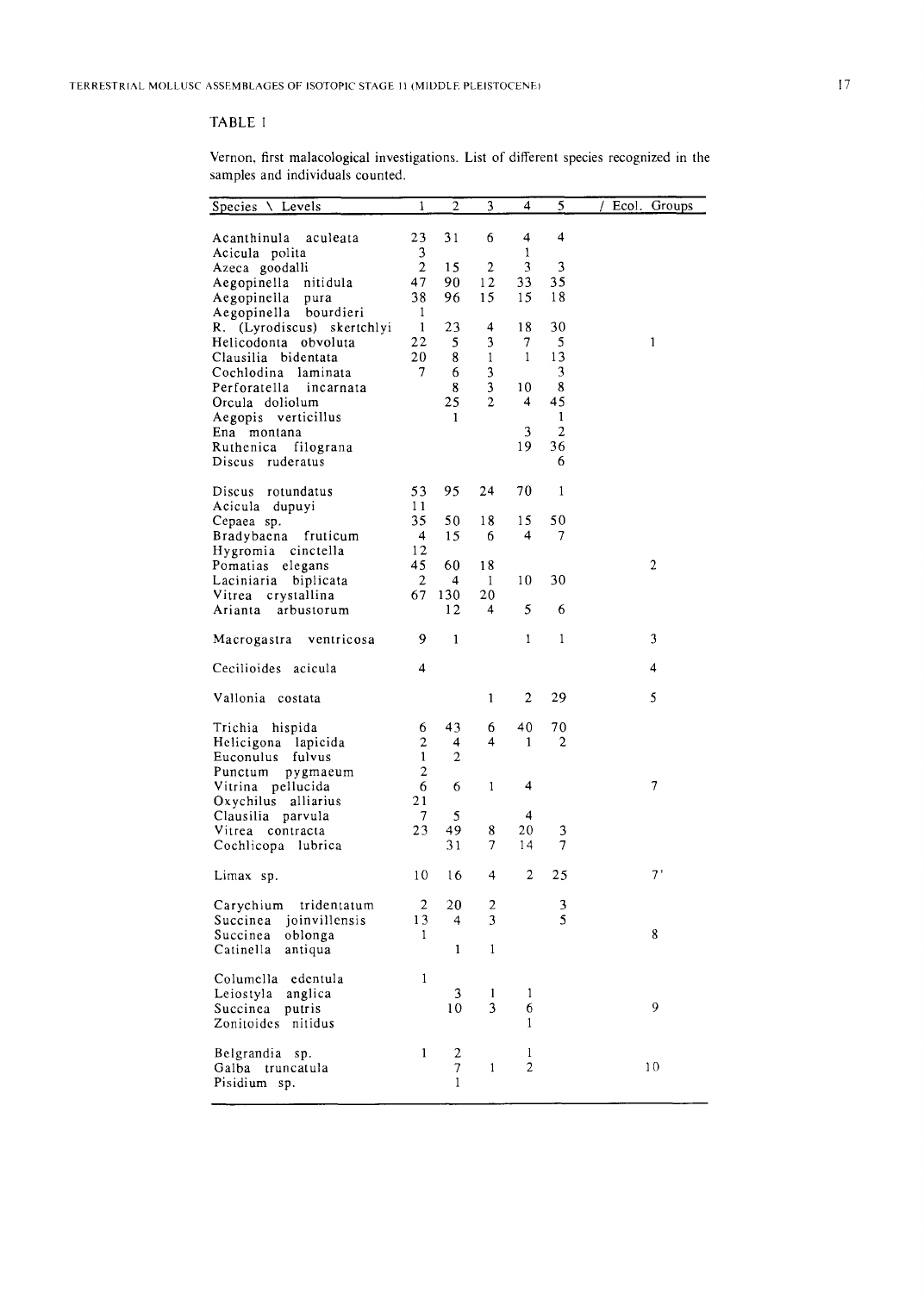

Fig. 3. Some of the allochthonous species, according to their present distribution, occurring in tufa assemblages, a. *Hygromia*  cinctella; b. Ruthenica filograna; c. Aegopis verticillus; d. Laminifera pauli; e. Acicula polita; f. Leiostyla anglica. The scale represents **<sup>I</sup>**mm.

has related endemic species in the Canary archipelago (Kerney, 1976; Rousseau and Puisségur, 1990b).

The assemblages show a high dominance of forest species (Fig. 4a, b). This implies a forest environment that developed under a climate with warmer and drier summers than today in the same area. The occurrence of fossil leaves and seeds, including *Ficus,* which today has a more southern natural distribution, confirms the climatic interpretation.

A new investigation provides more detailed data

from these pulverent deposits (Fig. 2 and 5). Above the travertine, 9 samples were taken corresponding to different recognized horizons according to color and induration of the sediment. Two additional samples were taken to control the base of the core and correlated on the basis of lithology, with the first two samples of the main core.

Three kinds of deposits, from bottom to top (Fig. 5), overlay the travertine:

-- a relatively non-cemented tufa, with weakly indurated levels of various colors ( $-3.6$  to  $-2$  m), -deposits with a loamy facies which seem to



Fig. 4. Vernon. First malacological investigations. Variation of the percentage in (a) individuals *(ind.)* and (b) species (sp.) within each ecological group, according to Puisségur (1976). Signification of the groups:  $I =$  forest,  $2 =$  open forest,  $3 =$  damp forest,  $4=$  steppe,  $5=$  open ground,  $7=$  mesophilous taxa,  $7=$  slugs,  $8=$  hygrophilous taxa,  $9=$  paludal,  $10=$  fresh water.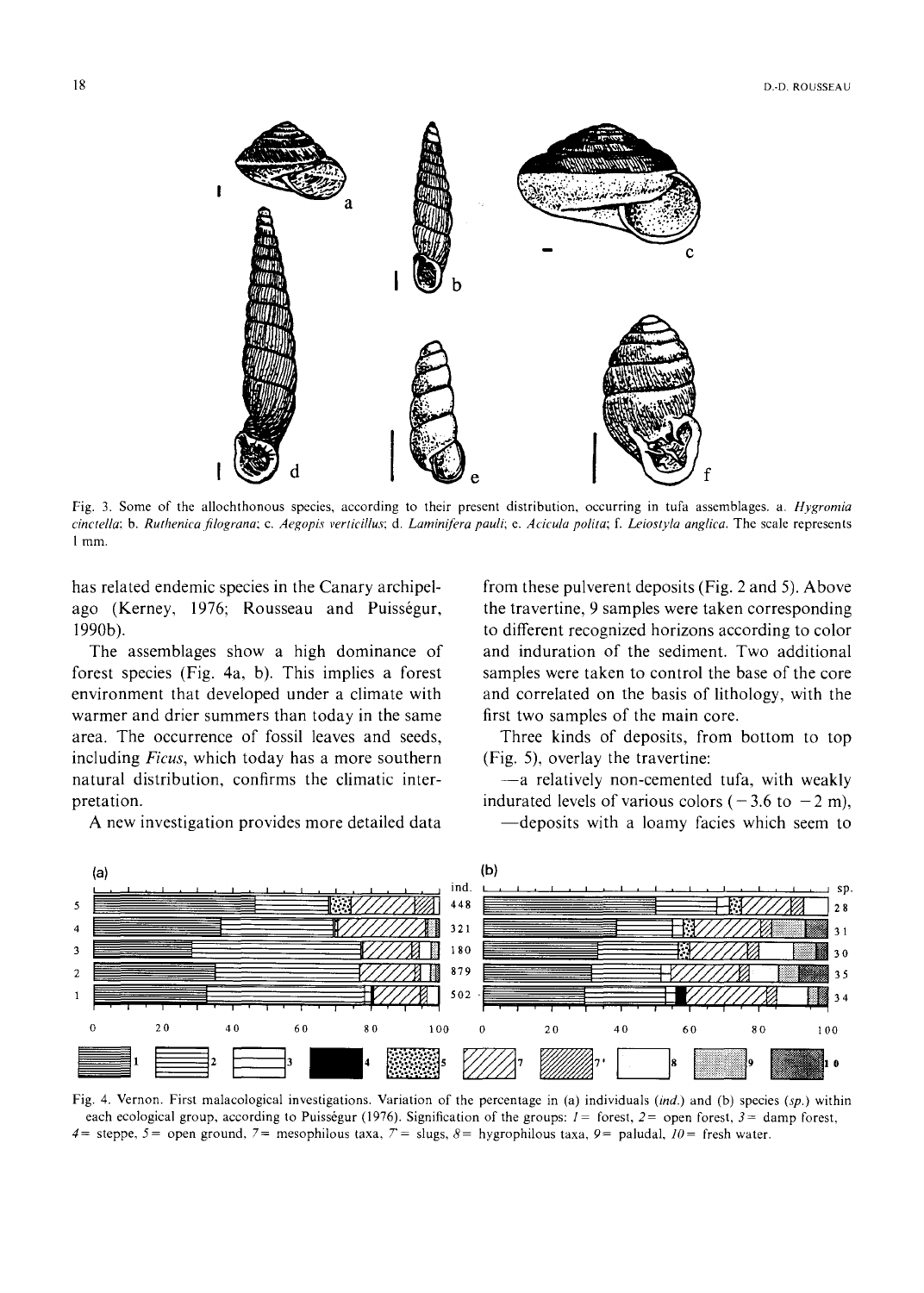

Fig. 5. Vernon. New malacological investigations. Location of the different malacological samples and schematic lithological description of the levels.  $1 - 3$  correspond to the different groups recognized.

correspond to a degradation of the tufa  $(-2)$  to  $-1.3$  m)

-a composite of tufa and soil under the modern soil.

The list of the recognized species shows high

diversity and abundance (Table 2). Moreover, the variations in the total number of individuals occurring in each ecological group, sensu Puisségur (1976), is in agreement with the three previously defined units based on lithology (Fig. 6).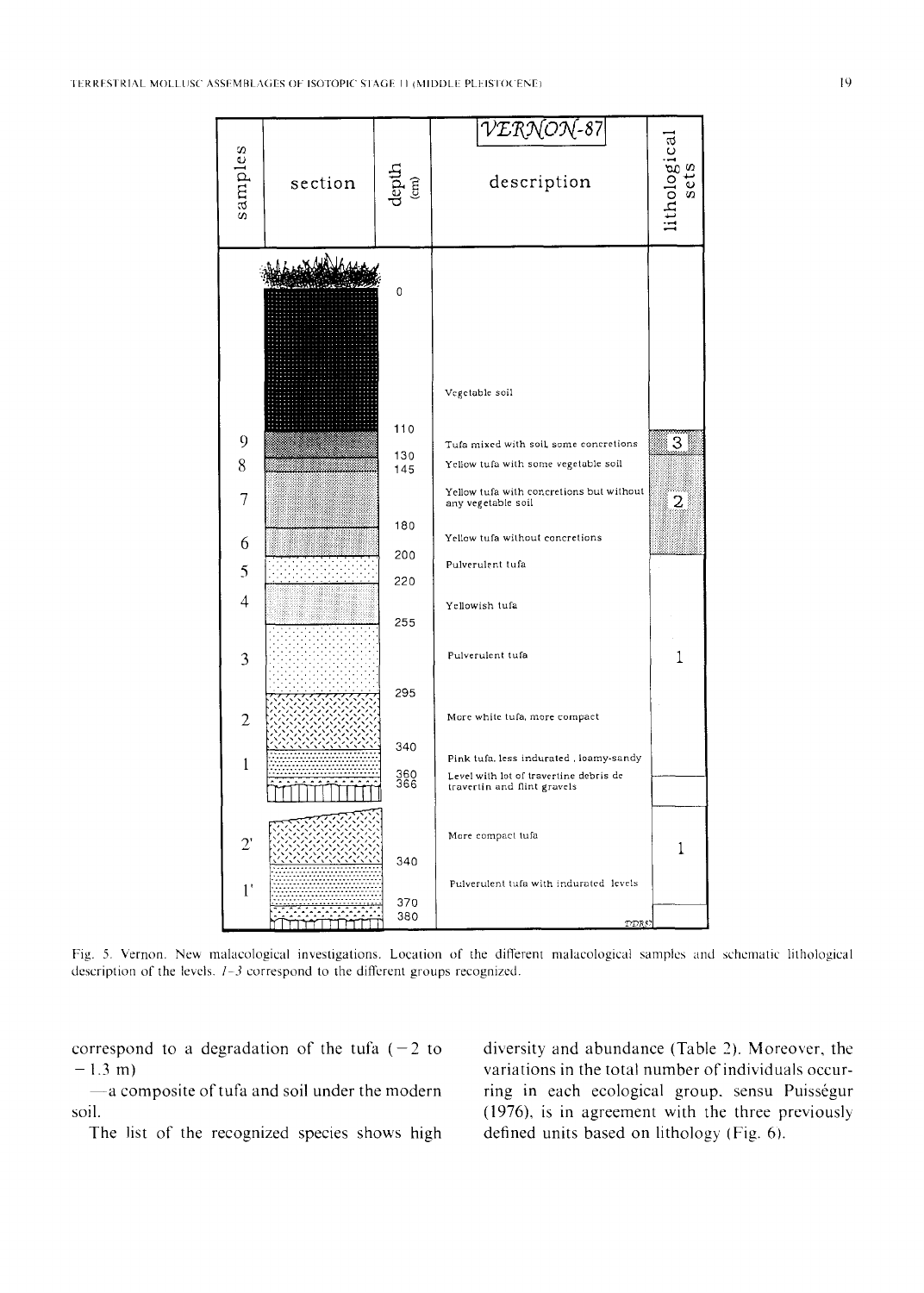# TABLE 2

Vernon, new malacological investigations. List of different species recognized in the samples and individuals counted.

| Species $\setminus$ Levels                                                                                                                                                        | 9                         | 8                                  | $\overline{7}$                                           | 6                                                     | 5                                                    | 4                                                                   | 3                                                                               | $\overline{2}$                                        | 1                                                  | $2^{\cdot}$                                                        | $1^{\circ}$                                                                   | Ecol. Groups   |
|-----------------------------------------------------------------------------------------------------------------------------------------------------------------------------------|---------------------------|------------------------------------|----------------------------------------------------------|-------------------------------------------------------|------------------------------------------------------|---------------------------------------------------------------------|---------------------------------------------------------------------------------|-------------------------------------------------------|----------------------------------------------------|--------------------------------------------------------------------|-------------------------------------------------------------------------------|----------------|
| Aegopinella nitidula<br>Aegopinella pura<br>Helicodonta obvoluta<br>Ena obscura<br>Azeka goodalli<br>Aegopinella bourdieri                                                        | 3                         | $\mathbf{1}$<br>$\mathbf{1}$       | 4<br>3<br>$\mathbf{1}$<br>$\mathbf{1}$                   | 4<br>$\mathbf{1}$<br>$\overline{c}$<br>$\overline{2}$ | 34<br>14<br>31<br>$\mathbf{2}$<br>5                  | 25<br>21<br>10<br>$\mathbf{2}$<br>4                                 | 35<br>12<br>8<br>5                                                              | 12<br>3<br>6                                          | 20<br>$\overline{c}$<br>6<br>$\mathbf{1}$          | 18<br>6<br>8<br>3                                                  | 6<br>3<br>8                                                                   |                |
| Cochlodina laminata<br>Perforatella incarnata<br>Acanthinula aculeata<br>Aegopis verticillus<br>Clausilia bidentata                                                               |                           |                                    |                                                          |                                                       | $\overline{2}$<br>3<br>3<br>3<br>4                   | 3<br>$\mathbf{1}$<br>$\mathbf{1}$<br>5<br>5                         | 6<br>4<br>$\mathbf{1}$<br>3                                                     | $\overline{2}$<br>$\mathbf{1}$<br>4<br>$\overline{2}$ | 4<br>$\overline{2}$<br>$\overline{4}$              | $\mathbf{1}$<br>$\mathbf{1}$<br>5<br>$\overline{2}$                | $\mathbf{1}$<br>$\mathbf{1}$<br>$\mathbf{1}$                                  | $\mathbf{I}$   |
| Pomatias elegans<br>Discus rotundatus<br>Cepaea sp.<br>Hygromia cinctella<br>Laciniaria biplicata<br>Arianta-Bradybaena<br>Acicula dupuvi<br>Vitrea crystallina<br>Acicula polita | 20<br>7<br>$\overline{7}$ | 4<br>$\mathbf{1}$<br>3             | 3<br>3<br>$\overline{2}$<br>$\mathbf{1}$<br>$\mathbf{1}$ | 5<br>5<br>$\overline{2}$                              | 9<br>17<br>35<br>6<br>$\overline{c}$<br>$\mathbf{1}$ | 30<br>22<br>35<br>$\mathbf{2}$<br>$\mathbf{2}$<br>$\mathbf{1}$<br>3 | 17<br>8<br>30<br>$\mathbf{1}$<br>$\overline{c}$<br>$\mathbf{1}$<br>$\mathbf{1}$ | 18<br>31<br>28<br>$\overline{2}$                      | 9<br>12<br>27<br>$\mathbf{1}$<br>$\mathbf{1}$<br>7 | 5<br>8<br>10<br>$\mathbf{1}$<br>15<br>$\mathbf{1}$<br>$\mathbf{1}$ | $\overline{4}$<br>$\mathbf{1}$<br>16<br>$\overline{c}$<br>1<br>$\overline{c}$ | $\overline{c}$ |
| Macrogastra ventricosa                                                                                                                                                            |                           |                                    |                                                          |                                                       | $\mathbf{1}$                                         | $\mathbf{2}$                                                        | $\overline{c}$                                                                  | $\mathbf{1}$                                          | $\mathbf{1}$                                       |                                                                    | $\mathbf{1}$                                                                  | 3              |
| Cecilioides acicula<br>Helicella sp.                                                                                                                                              | 37<br>12                  | 6<br>$\tau$                        | 2<br>3                                                   | 3<br>$\mathbf{1}$                                     |                                                      |                                                                     |                                                                                 |                                                       |                                                    |                                                                    |                                                                               | 4              |
| Vallonia costata<br>Vallonia pulchella<br>Pupilla muscorum                                                                                                                        | 200<br>50<br>3            | 16<br>3<br>$\mathbf{1}$            | 15<br>$\overline{2}$                                     | $\overline{2}$<br>$\mathbf{1}$                        |                                                      |                                                                     |                                                                                 |                                                       |                                                    |                                                                    |                                                                               | 5              |
| Helix aspersa                                                                                                                                                                     |                           | $\mathbf{1}$                       | $\mathbf{1}$                                             | $\mathbf{1}$                                          |                                                      |                                                                     |                                                                                 |                                                       |                                                    |                                                                    |                                                                               |                |
| Trichia hispida<br>Cochlicopa lubrica<br>Oxychilus sp.<br>Nesovitrea hammonis                                                                                                     | 213<br>43<br>5<br>5       | 16<br>$\mathbf{1}$<br>$\mathbf{1}$ | 17<br>$\mathbf{1}$<br>3                                  | $\mathbf{1}$<br>1                                     | 3<br>3                                               | 3                                                                   | 5                                                                               |                                                       |                                                    | $\mathbf{1}$                                                       |                                                                               |                |
| Vitrea contracta<br>Clausilia parvula                                                                                                                                             | $\mathbf{1}$<br>3         | $\mathbf{1}$                       | $\mathbf{1}$                                             | $\overline{2}$<br>$\mathbf{1}$                        | 7                                                    | 3                                                                   | $\mathbf{1}$                                                                    | $\mathbf{1}$                                          | $\mathbf{1}$                                       | $\mathbf{1}$                                                       |                                                                               | $\overline{7}$ |
| Helicigona lapicida<br>Vitrina pellucida<br>Punctum pygmaeum                                                                                                                      |                           |                                    |                                                          | $\mathbf{1}$                                          | 4<br>13                                              | 4<br>3                                                              | $\overline{c}$<br>3                                                             | $\mathbf{1}$<br>$\overline{2}$                        | $\mathbf{1}$<br>$\overline{2}$<br>$\mathbf{1}$     | $\mathbf{1}$<br>$\mathbf{2}$                                       | $\mathbf{1}$                                                                  |                |
| Limax sp.                                                                                                                                                                         | 13                        |                                    | $\mathbf{1}$                                             |                                                       | $\mathbf{1}$                                         | $\overline{2}$                                                      | $\overline{2}$                                                                  | $\mathbf{1}$                                          |                                                    | $\mathbf{1}$                                                       | 3                                                                             | $7^{\circ}$    |
| Succinea oblonga<br>Carychium tridentatum                                                                                                                                         | 71                        | 3                                  | $\mathbf{1}$                                             | $\overline{2}$                                        |                                                      |                                                                     |                                                                                 |                                                       | 1                                                  |                                                                    | $\mathbf{1}$                                                                  | 8              |
| Succinca putris<br>Zonitoides nitidus<br>Carychium minimum                                                                                                                        | 12<br>10<br>3             |                                    | $\overline{2}$                                           | $\overline{2}$                                        | 6                                                    | 2<br>3                                                              | 3                                                                               | 4                                                     | 4                                                  | 5                                                                  |                                                                               | 9              |
| Planorbis planorbis<br>Galba truncatula<br>Belgrandia sp.<br>Ancylus fluviatilis                                                                                                  | 5<br>$\overline{4}$       |                                    |                                                          |                                                       |                                                      | $\mathbf{1}$                                                        | $\mathbf{1}$<br>$\mathbf{1}$                                                    |                                                       |                                                    |                                                                    |                                                                               | 10             |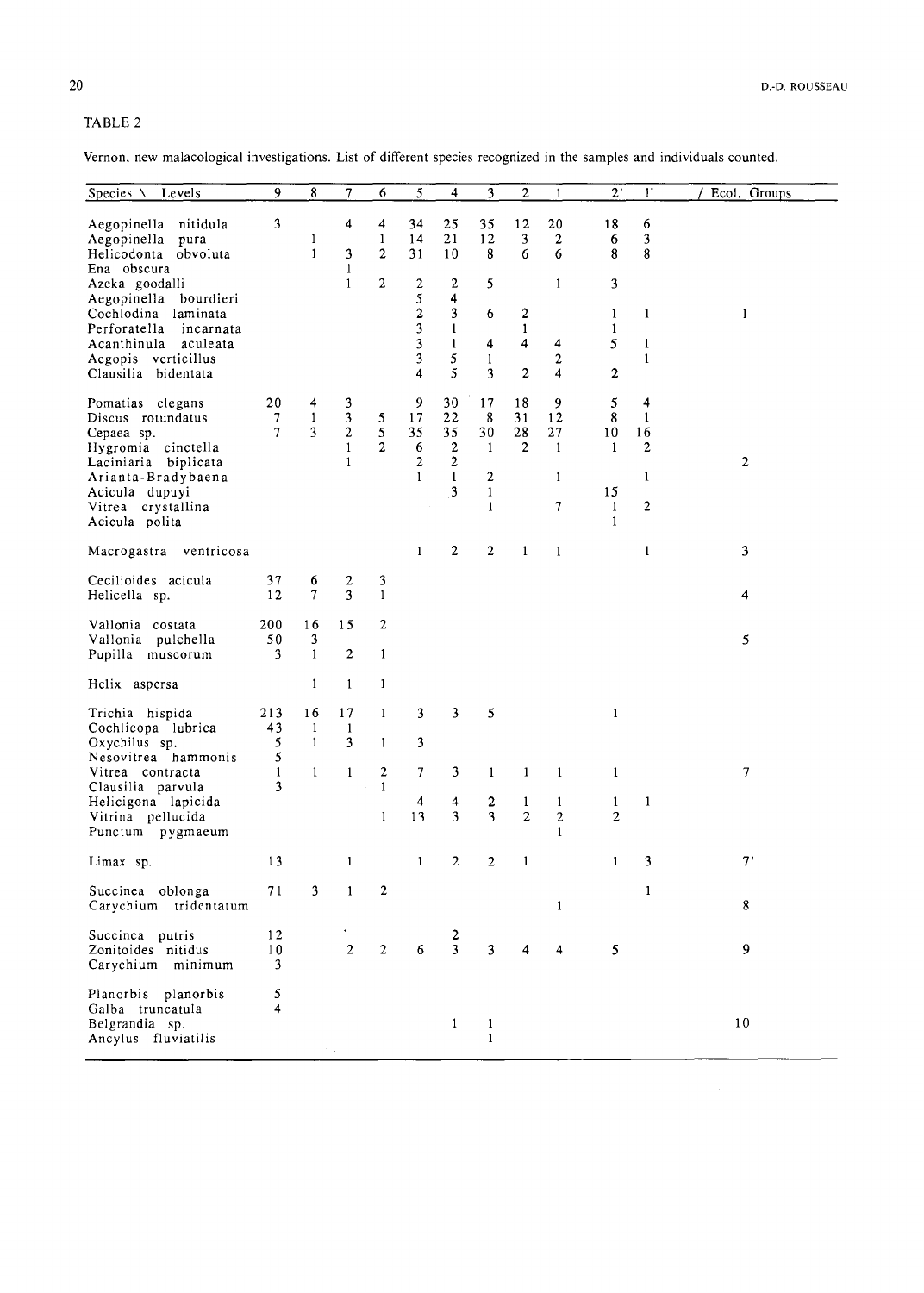

Fig. 6. Vernon. New malacological investigations. Variation of individual numbers in each ecological group (see legends in Fig. 4).

An increasing number of individuals from bottom to top and a high percentage of forest taxa characterize the malacofauna of the first unit. The second unit shows a generally decreasing number of individuals, a decrease in forest species, and the occurrence of steppe and open ground taxa. Finally the number of individuals increases sharply again in the top sample. This increase does not correspond to a bias in the sampling as this is a 20 cm sample taken under conditions roughly similar to the others.

This tripartition occurs when the different assemblages are compared, using species and individuals spectra of the following ecological groups: (1) forest, (2) semi-forest, (3) moist forest, (4) steppe, (5) open ground, (7) mesophilous, (7)' slugs, (8) hygrophilous, (9) paludal and (10) aquatic species (Fig. 7a, b). These ecological groups are defined according to the ecology of each mollusc species (Lozek, 1964; Puisségur, 1976).

The first unit reflects the high dominance of forest taxa, especially in the number of individuals, and has a small aquatic component (three individuals in samples 3 and 4 (fig. 7). However, moisture is indicated by the occurrence of *Macrogastra* 

*ventricosa* (Table 2). The lack of aquatic species agrees with the occurrence of a non-permanent spring, an interpretation previously suggested by Puisségur (Puisségur in Lécolle, 1989). At the top of this unit (sample 5; Table 2), the proportion of mesophilous species increases. The species *Helicigona lapicida,* which has a preference for a slight forest covering, does not occur above sample 5. This development agrees with the general evolution of the malacofaunas.

Variations in group 7 permit the definition of the second unit (Fig. 7), which represents a more open environment. In this unit the progressive decrease of the forest taxa occurs from bottom to top (fig. 7), corresponding to increasing steppe and open ground species. The forest component gradually decreases after sample 5 and is replaced by a grassland in which still occur some trees or bushes.

The last sample, corresponding to the third unit. shows a completely open environment in which few bushes remain.

Characteristic taxa, *Hygromia cinctella*, A. bour*dieri, A. verticillus* and *A. polita* (Fig. 3), occur only in the first unit (Table 2) confirming its interglacial allocation, followed by unit two repre-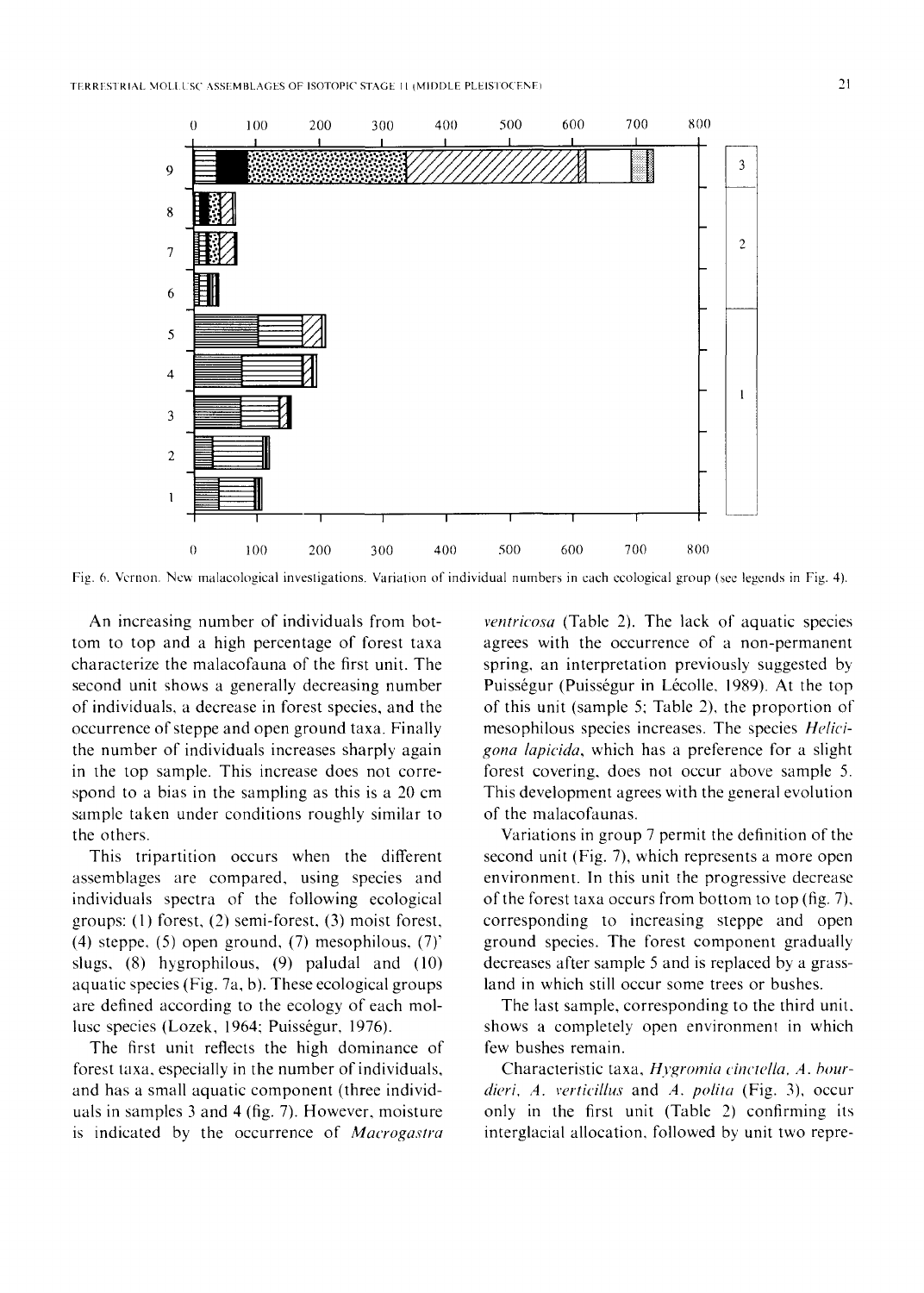

Fig. 7. Vernon. New malacological investigations. Variation of the percentage in (a) individuals *(ind.)* and (b) species (sp.) within each ecological group, according to Puisségur (1976) (see legends in Fig. 4).

senting the degradation phase. Under these conditions the correlation with the previous samples (Table 1), a few meters away, is proposed as follows.

| 1972     | new study |  |
|----------|-----------|--|
| Sample 5 | sample 6  |  |
| Sample 4 | sample 5  |  |
|          | sample 4  |  |
| Sample 3 | sample 3  |  |
| Sample 2 | sample 2  |  |
| Sample 1 | sample 1  |  |

The travertine samples were dated using the  $230$ Th/ 234U method. The measurements indicate a radioactive equilibrium implying an age equal to or older than 350,000-400,000 yr B.P. (Lécolle et al., 1990). We suggest a correlation with isotopic stage l l, in agreement with the geomorphological and stratigraphical context of this area (Lécolle, 1989).

The composition of the malacofaunas, provided by the two series of samples in Vernon, confirms the biostratigraphic correlation proposed between Vernon and La Celle-sous-Moret (Bourdier et al., 1969). In these two sites, the tufaceous sedimentation is connected with a biological association which gathers both plant and molluscs associa-

tions. According to Clement's (1949) definition of a biome, which evokes that animal populations are associated with formations of wide vegetal complexes, a biome being thus a community of plants and animals usually of the rank of a formation which in other words represents a climatic vegetal and animal community, we can determine the *Lyrodiscus* Biome for this particular Pleistocene community (Rousseau, 1992). Its malacological and botanical composition (occurrence of the fig tree, the laurel of the Canary islands, *Buxus, Celtis)*  is clearly heterogenous compared to the present time.

## *St Pierre-I&-Elbeuf*

In the Seine Valley, 42km west of Vernon (Fig. 1), the St Pierre-16s-Elbeuf deposits yield an important continental record of the Middle and Upper Pleistocene (Lautridou et al., 1974). This locality is a key loess section for Western Europe (Lautridou, 1985). Five non-calcareous loess units were recognized, separated by four interglacial Bt soils: Elbeuf I = Eemian, Elbeuf II,  $III =$  intra-Saalian, and Elbeuf IV (more weathered than the others) of Holsteinian age (Lautridou et al., 1974). A calcareous tufa, which yielded a rich malacofauna, overlays this soil (Fig. 8).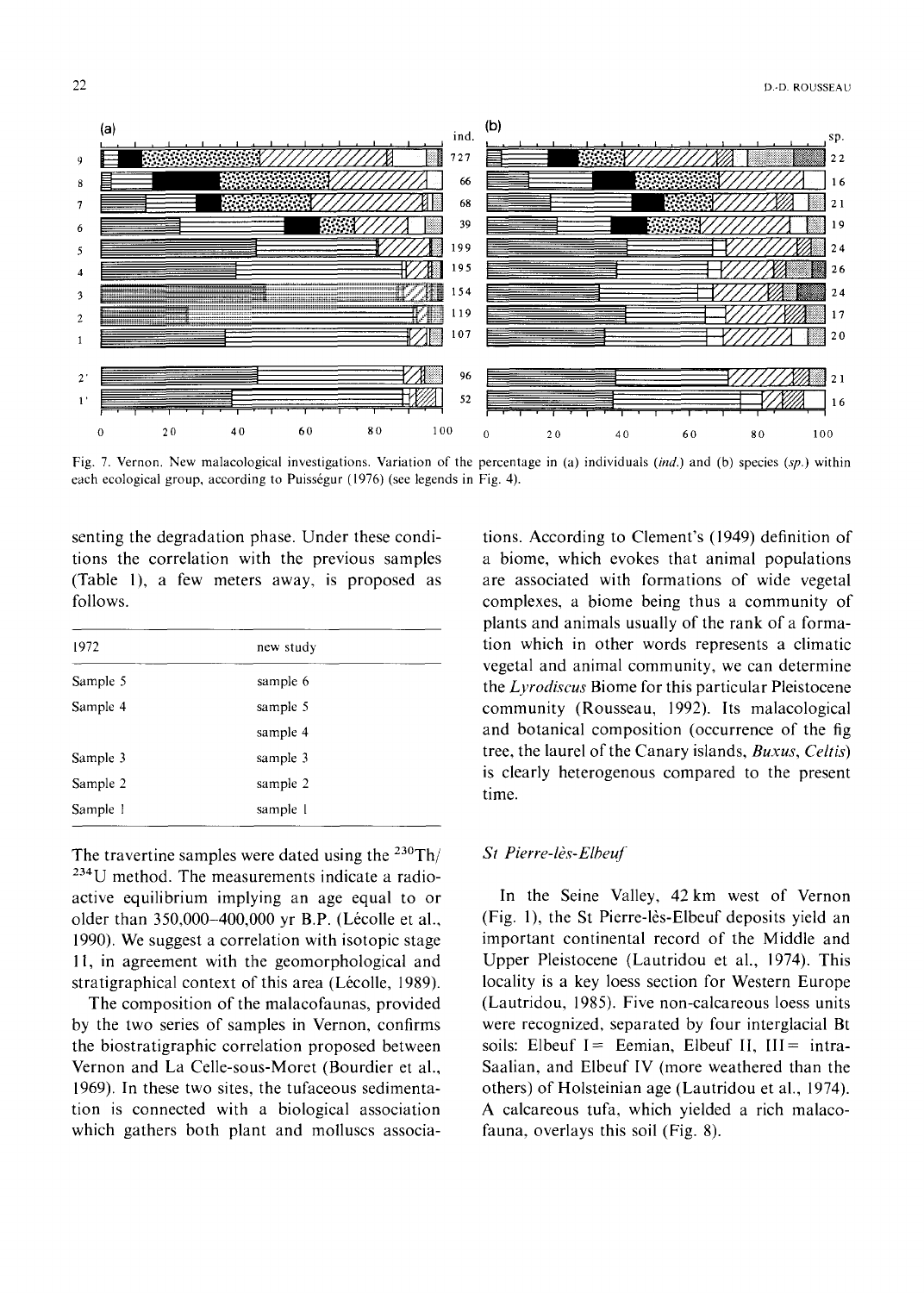

Fig. 8. St. Pierre-lès-Elbeuf. Main outcrop showing the stratigraphic sequence.  $l = \text{loss}$ ,  $2 = \text{palcosol}$ ,  $3 = \text{humifercous soils}$ ,  $4 =$ fluviatile sands,  $5 =$  fluviatile gravels,  $6 =$  stone line,  $7 =$  "liseré chocolat",  $8 =$  base of the quarry. The "liseré chocolat" corresponds to a thin brown layer of argilans (paleosol III) fixed upon the calcareous tufa  $(Bt)$  (from Lautridou et al., 1983, modified).

**The** malacofauna is typically interglacial (Table 3). Thirteen forest species correspond to  $33.8\%$  and 9 semi-forest species to  $32.3\%$  of the total amount. The occurrence of species representative of steppe, open ground, xerophilous ecological groups seems to be accidental. Aquatic species are well represented, but the St Pierre malacofauna cannot be an aquatic dominant fauna since it typically characterizes a moist forest where intermittent streams supply semi-permanent pools (Fig. 9a:  $A, B$ ).

Fossil species, Retinella (Lyrodiscus) skertchlyi, Aegopinella bourdieri, as well as Laminifera pauli (endemic in the Bayonne neighborhood) and Hygromia cinctella (Fig. 3), a mediterranean taxon (Table 3) occur as well.

The proximity of both Vernon and St Pierrelès-Elbeuf permits a correlation to be made based on geomorphological (Lécolle, 1989) and biostratigraphical evidence. Holsteinian age is suggested for the Vernon upper tufa, in agreement with the radiometric age reported by Lécolle et al., 1990.

#### Arrest

The Arrest site is located in a small valley of the Avalasse river, 8 km south of the Somme estuary (Fig. 1). Tufas occur 22 m above the present-day river level (Fig. 10). These tufas impregnated the underlaying chalk which is consolidated. The following succession was observed from the base to the top (Bourdier, pers. comm.): a silty tufa with white concretions providing malacofaunas, a non-cemented level, an indurated level in which one meter thick pedological pockets are present, and finally a colluvium layer. A level of rounded flint gravel occurs between the indurated chalk and the tufas.

As determined in the previous sites, the malaco-



Fig. 9. Variation of the percentage in (a) individuals (ind.) and (b) species (sp.) within each ecological group, according to Puisségur (1976).  $A =$  St Pierre-les-Elbeuf.  $B =$  Arrest (see legends in Fig. 4).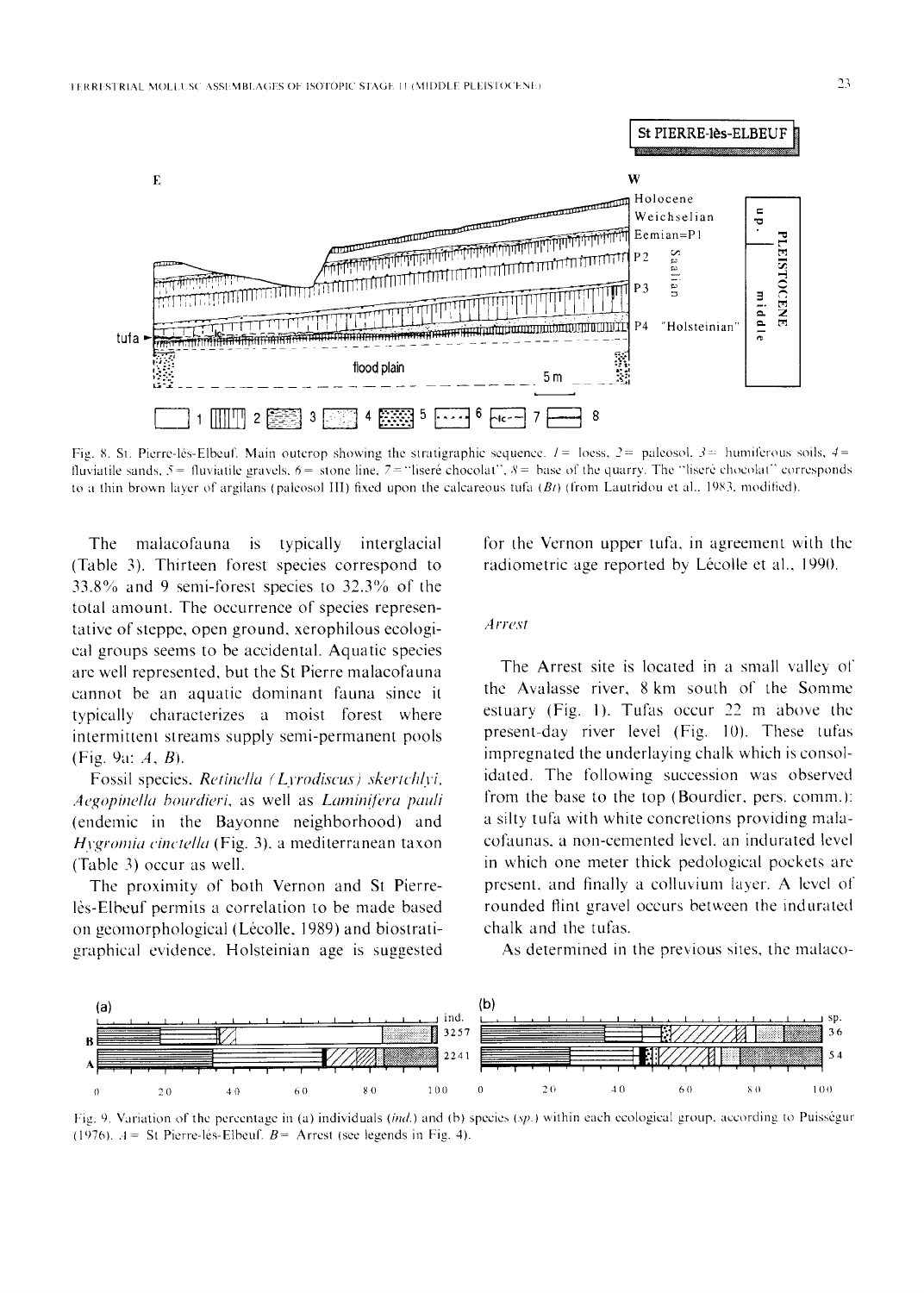## TABLE 3

Belgrandia sp.

St. Pierre-16s-Elbeuf. List of different species recognized in the samples and individuals counted.

|--|

Arrest. List of different species recognized in the samples and individuals counted.

species occur. Only the fossil *Retinella (Lyrodis-* 

| samples and merridans counted. |                |              |                                                          |              |                 |
|--------------------------------|----------------|--------------|----------------------------------------------------------|--------------|-----------------|
| Species                        |                | Ecol. Groups | <b>Species</b>                                           |              | / Ecol. Groups  |
| Ena montana                    | 25             |              | Acanthinula aculeata                                     | 70           |                 |
| Acicula polita                 | 5              |              | Aegopinella nitidula                                     | 176          |                 |
| Acanthinula aculeata           | 57             |              | Aegopinella pura                                         | 149          |                 |
| Helicodonta obvoluta           | 60             |              | Azeca goodalli                                           | 50           |                 |
| Aegopinella pura               | 212            |              | Clausilia bidentata                                      | 12           |                 |
| Aegopinella nitidula           | 192            |              | Cochlodina orthostoma                                    | $\mathbf{2}$ |                 |
| Cochlodina laminata            | 35             |              | Clausilia sp.                                            | 58           | $\mathbf{1}$    |
| Macrogastra rolphii            | 2              | $\mathbf{1}$ | Discus ruderatus                                         | 57           |                 |
| Clausilia bidentata            | 100            |              | Ena montana                                              | 9            |                 |
| Macrogastra plicatula          | 4              |              | Helicodonta obvoluta                                     | 4            |                 |
| Perforatella<br>incarnata      | $\overline{2}$ |              | R. (Lyrodiscus) skertchlyi                               | 11           |                 |
| Aegopinella bourdieri          | 52             |              | Vertigo pusilla                                          | $\mathbf{1}$ |                 |
| Aegopis acieformis             | 16             |              | Vitrea subrimata                                         | 7            |                 |
| R. (Lyrodiscus) skertchlyi     | 1              |              |                                                          |              |                 |
|                                |                |              | Arianta + Bradybaena                                     | 7            |                 |
| Discus rotundatus              | 345            |              | Cepaea sp.                                               | 30           |                 |
| Acicula dupuyi                 | 17             |              | Discus rotundatus                                        | 224          | $2^{\circ}$     |
| Vitrea crystallina             | 63             |              | Vitrea crystallina                                       | 284          |                 |
| Laciniaria biplicata           | 25             |              |                                                          |              |                 |
| Laminifera pauli               | 11             |              | Perforatella bidentata                                   | 15           |                 |
| Cepaea hortensis               | 200            | 2            | Macrogastra ventricosa                                   | 2            | 3               |
| Arianta arbustorum             | 20             |              |                                                          |              |                 |
| Bradybaena chouquetiana        | $\mathbf{1}$   |              | Vallonia costata                                         | 8            | 5               |
| Bradybaena fruticum            | 19             |              |                                                          |              |                 |
| Hygromia cinctella             | 16             |              | Clausilia dubia                                          | 15           |                 |
|                                |                |              | Cochlicopa lubrica                                       | 14           |                 |
| Macrogastra ventricosa         | 12             | 3            | Euconulus fulvus                                         | 5            |                 |
|                                |                |              | Helicigona lapicida                                      | $\mathbf{1}$ | 7               |
| Cecilioides acicula            | 1              | 4            | Nesovitrea hammonis                                      | 3            |                 |
|                                |                |              | Trichia hispida                                          | 80           |                 |
| Vallonia costata               | 3              | 5            | Vitrea contracta                                         | 36           |                 |
| Monacha cartusiana             | 2              | 6            | Limax sp.                                                | 1            | $7^{\circ}$     |
| Punctum pygmaeum               | 25             |              | Carychium tridentatum                                    | 1399         | 8               |
| Trichia hispida                | 28             |              |                                                          |              |                 |
| Vitrina pellucida              | 5              |              | Carychium minimum                                        | 466          |                 |
| Helicigona lapicida            | 10             |              | Succinea putris                                          | 4            | 9               |
| Vitrea contracta               | 35             | 7            | Vertigo antivertigo                                      | 2            |                 |
| Euconulus fulvus               | -1             |              |                                                          |              |                 |
| Clausilia parvula              | 93             |              | Anisus leucostomus                                       | 24           |                 |
| Oxychilus sp.                  | 16             |              | Galba palustris                                          | 4            |                 |
|                                |                |              | Galba truncatula                                         | 5            | 10 <sup>°</sup> |
| Limax sp.                      | 121            | $7^{\circ}$  | Pisidium sp.                                             | 22           |                 |
| Carychium tridentatum          | 2              | 8            |                                                          |              |                 |
|                                |                |              |                                                          |              |                 |
| Vertigo antivertigo            | 10             |              |                                                          |              |                 |
| Succinea putris                | 27             | 9            |                                                          |              |                 |
| Zonitoides nitidus             | 17             |              |                                                          |              |                 |
|                                |                |              | fauna is typically interglacial (Table 4). Forest and    |              |                 |
| Pisidium sp.                   | 22             |              | semi-forest species represent 52.78% of the total        |              |                 |
| Valvata piscinalis             | 172            |              |                                                          |              |                 |
| Ancylus fluviatilis            | 15             |              | number of species and 35.86% of the total number         |              |                 |
| Bathyomphalus contortus        | 2              |              | of individuals (Fig. 9b: $A$ , $B$ ). The environment is |              |                 |
| Galba truncatula               | 5              |              |                                                          |              |                 |
| Galba palustric                | 33             |              | the same as that of St Pierre-lès-Elbeuf. A moister      |              |                 |
| Bulimus sp.                    | 2              | 10           | forest accompanied the occurrence of Perforatella        |              |                 |
| Radix ovata                    | 9              |              | bidentata, Macrogastra ventricosa and a high             |              |                 |
| Limnaea stagnalis              | 6              |              |                                                          |              |                 |
| Gyraulus albus                 | 60             |              | number of Carychium tridentatum (Table 4). Con-          |              |                 |
| Planorbis pl. - carinatus      | 18             |              | trary to the two previous sites, few allochtonous        |              |                 |
| Physa fontinalis               | 1              |              |                                                          |              |                 |
| Belgrandia sp.                 | 8              |              | species occur. Only the fossil Retinella (I vrodis-      |              |                 |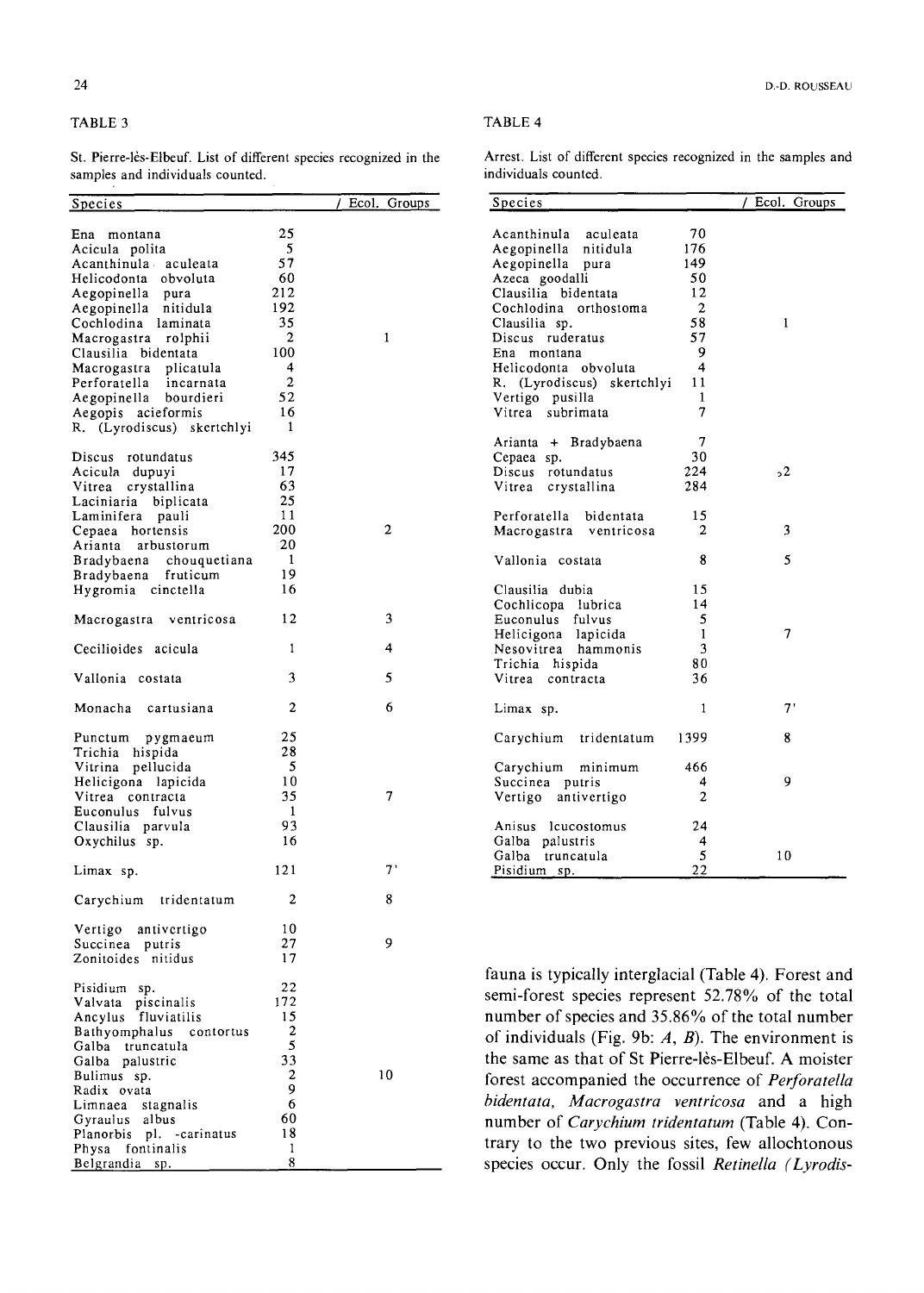

Fig. 10. Arrest. Schematic distribution of the stratigraphy.  $I =$  substratum (chalk);  $2 =$  rounded flint gravels;  $3 =$  white silty tufa with some concretions;  $4=$  non-cemented tufa;  $5=$  indurated tufa;  $6=$  colluvium;  $7=$  pedological pocket (from Bourdier, pers. comm., modified)

cus) skertchlyi and the central European Discus ruderatus were recognized.

The occurrence of these deposits in the Somme Valley implies that this particular assemblage is not a response to the microclimate of the Seine Valley. At least four localities, in an area of about 210 km long, recorded this ecological event. Similar assemblages in the surrounding countries of this area, already published, are examined to determine whether further evidence of this occurrence exist.

# Other West-European malacological records

## England

Kerney described a particular malacofauna from tufas in Icklingham (1976) and Hitchin (Kerney, 1959; Holyoak et al., 1983). These two assemblages, typifying an interglacial forest environment (fig. 11a:  $a$ ,  $b$ ), are characterized by the occurrence

of species which have no relatives today in the British Isles (Table 5). The assemblages contain the fossil Acicula diluviana and Retinella (Lyrodiscus) skertchlyi, the central European Semilimax semilimax, Clausilia parvula and Acicula polita, the East European Ruthenica filograna and the West European *Laminifera pauli* (Fig. 3). The age allocated to these tufas is Hoxnian, the British equivalent of the Holsteinian (Kerney, 1977).

# Germany

Münzig (1974) described the malacofaunas from a carbonaceous silty level in the Swabian Jura, at Hörlis, southwestern Germany (Table 6). Once more the composition is heterogeneous and seems to be similar to those already found in France and England (Fig. 11b:  $A$ ,  $B$ ). Apart from the extinct R. (Lyrodiscus) skertchlyi, the Atlantic species Clausilia bidentata, and Azeca goodalli occur



Fig. 11. Variation of the percentage in (a) individuals (ind.) and (b) species (sp.) within each ecological group, according to Puisségur (1976).  $A =$  Icklingham (England).  $B =$  Hörlis (Germany) (see legends in Fig. 4).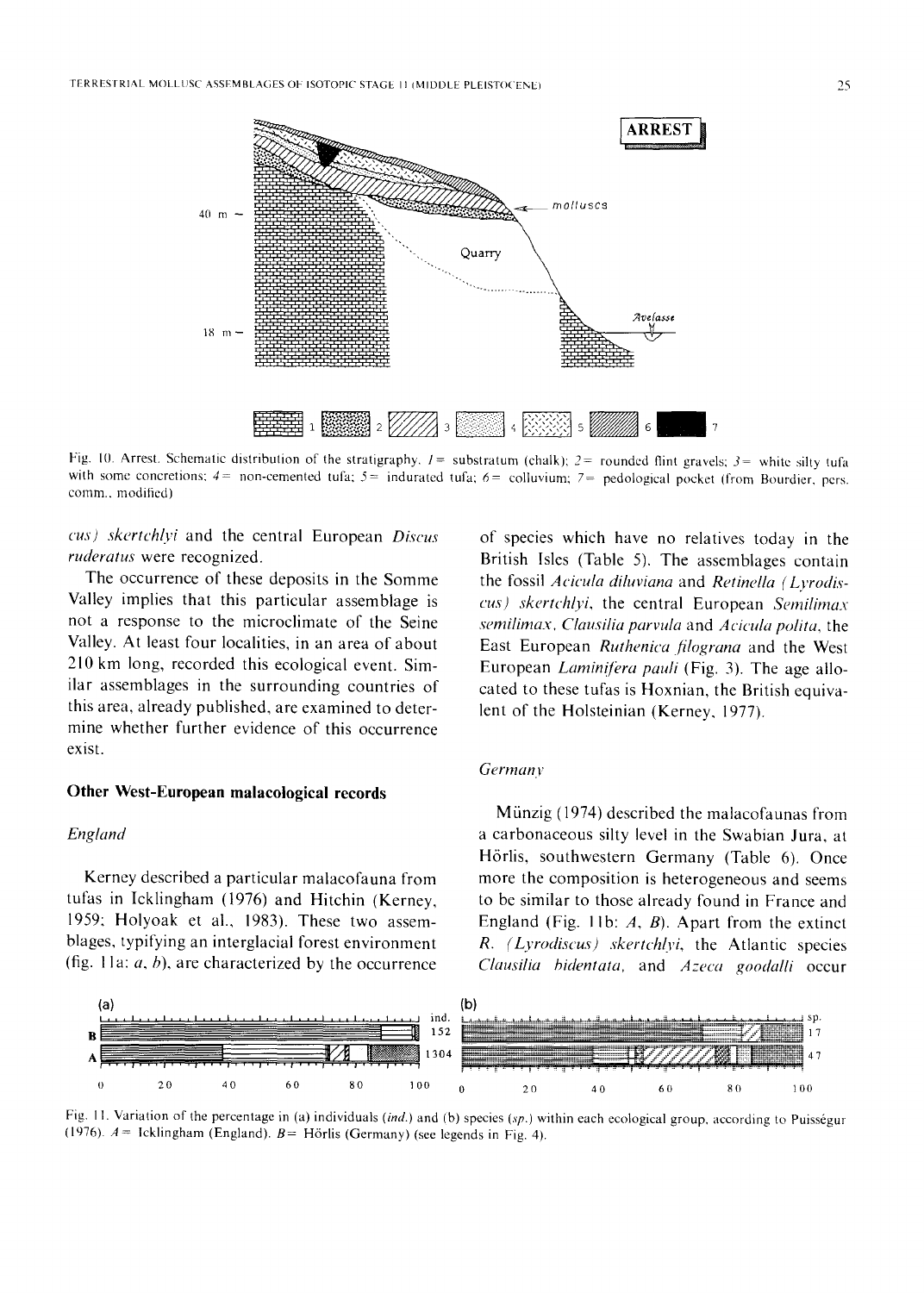## TABLE 5

Icklingham. List of different species recognized in the samples and individuals counted (from Kerney, 1976).

| <u>Species</u>             |                | Ecol.<br><u>Groups</u> |
|----------------------------|----------------|------------------------|
|                            |                |                        |
| Acanthinula aculeata       | 50             |                        |
| Acicula diluviana          | 5              |                        |
| Acicula polita             | 64             |                        |
| Aegopinella nitidula       | 78             |                        |
| Aegopinella pura           | 98             |                        |
| Azeca goodalli             | 92             |                        |
| Clausilia bidentata        | $\mathbf{2}$   |                        |
| Cochlodina laminata        | 1              |                        |
|                            |                |                        |
| Cochlodina sp.             | 5              |                        |
| Clausilia sp.              | 28             | 1                      |
| Ena<br>montana             | 2              |                        |
| Helicodonta obvoluta       | 4              |                        |
| R. (Lyrodiscus) skertchlyi | 37             |                        |
| Ruthenica filograna        | 1              |                        |
| Vertigo pusilla            | 6              |                        |
| Vitrea subrimata           | 7              |                        |
| Zenobiella subrufescens    | $\mathbf{1}$   |                        |
| Zonitoides<br>excavatus    | 20             |                        |
|                            |                |                        |
| Arianta arbustorum         | 3              |                        |
| Cepaea nemoralis           | 3              |                        |
| Discus rotundatus          | 289            | 2                      |
| Pomatias elegans           | 25             |                        |
| Vitrea crystallina         | 101            |                        |
|                            |                |                        |
| Clausilia pumila           | 1              | 3                      |
| Vallonia costata           | 4              | 5                      |
|                            |                |                        |
| Balea perversa             | 1              |                        |
| Clausilia parvula          | 1              |                        |
| Cochlicopa sp.             | $\overline{2}$ |                        |
| Euconulus fulvus           | 10             |                        |
| Helicigona lapicida        | $\overline{2}$ | 7                      |
| Nesovitrea<br>hammonis     | 3              |                        |
| Oxychilus cellarius        | 3              |                        |
| Oxychilus sp.              | $\mathbf{2}$   |                        |
| Punctum<br>pygmaeum        | 30             |                        |
| Vitrea contracta           | 17             |                        |
|                            |                |                        |
| Deroceras/Limax            | 12             |                        |
|                            | 7              | 7'                     |
| Milax sp.                  |                |                        |
| Carychium tridentatum      | 78             | 8                      |
| Carychium minimum          | 7              |                        |
| Leiostyla anglica          | 3              | 9                      |
|                            |                |                        |
| Bathyomphalus contortus    | 1              |                        |
|                            | $\mathbf{1}$   |                        |
| Bythinia sp.               | $\overline{2}$ |                        |
| Hippeutis complanatus      |                |                        |
| Pisidium obtusale          | 7              | 10                     |
| Planorbis planorbis        | $\overline{c}$ |                        |
| Sphacrium corneum          | 1              |                        |
| Valvata cristata           | <u>175</u>     |                        |

Alpine *Isognostoma isognostoma, Eucobresia diaphana, Trichia edentula.* At Osterbuch, southern Germany, the same association is described from

#### D.-D. ROUSSEAU

#### TABLE 6

Hörlis. List of different species recognized in the samples and individuals counted (from Münzing, 1974).

| <b>Species</b>                                                                                                                                                                                                                                          |                                                                         | / Ecol. Groups |
|---------------------------------------------------------------------------------------------------------------------------------------------------------------------------------------------------------------------------------------------------------|-------------------------------------------------------------------------|----------------|
| Acanthinula aculeata<br>Aegopinella sp.<br>Azeca goodalli<br>Clausilia bidentata<br>Discus perspectivus<br>Ena montana<br>Isognomostoma isognomostoma<br>Orcula sp.<br>R. (Lyrodiscus) skertchlyi<br>Trichia edentula<br>Vitrea subrimata<br>Vitrea sp. | ı<br>9<br>82<br>7<br>11<br>1<br>6<br>8<br>5<br>1<br>$\overline{2}$<br>1 | ۱              |
| Arianta arbustorum<br>Eucobresia diaphana                                                                                                                                                                                                               | 1<br>13                                                                 | 2              |
| Clausilia dubia                                                                                                                                                                                                                                         | 1                                                                       | 7              |
| Lymnea sp.<br>Physa fontinalis                                                                                                                                                                                                                          | 1<br>1                                                                  | 10             |

a silty level between two Alpine tills (Miinzing and Aktas, 1987). The fauna is quite similar to the Hörlis assemblage showing that the distribution of the *Lyrodiscus* Biome reached as far as 11°E.

# **Discussion and conclusion**

As determined from the multidisciplinary investigation of the Biache St Vaast site, a well-defined hierarchy seems to exist between pollen and mollusc records (Sommé et al., 1989). When both remains are in complete agreement, the event can be characterized generally as an interglacial phase. On the contrary, if disagreements occur, mainly in the amplitude of the implied climatic variations, an interstadial episode is implied.

Is this warmest stage, recorded by molluscs, also recognized in the pollen assemblages? First, some fossil leaves and seeds indicate the occurrence of a interglacial warm forest in Vernon and La Cellesous-Moret (Bourdier et al., 1969). Secondly, based on the continental equivalent of isotopic stage 11, several pollen analyses indicated that the related stratigraphical levels indicate a warm climate.

In Great Britain, Hoxnian substages III and IV indicate an oceanic climate with forests of mainly evergreen composition. Besides the sparse mixed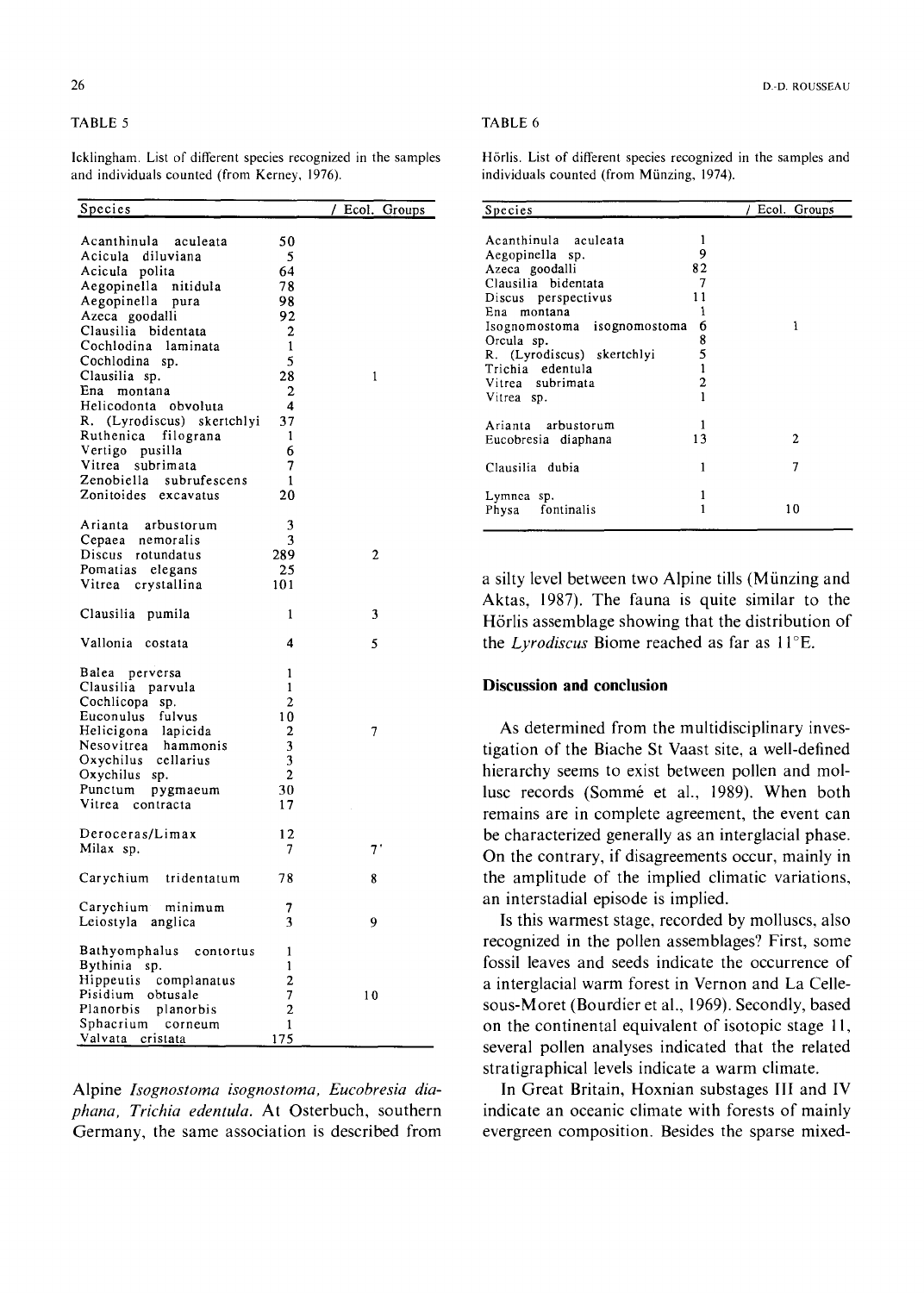oak forest elements, Lusitanian components (present-day components of the west Irish flora: *Daboecia cantabrica, Erica mackiana* and E. *ciliaris),* Hiberno-American species *(Eriocaulon septangulare)* or plants which no longer grow there *(Brasenia cf purpurea, Lysimachis punctata, Nymphoides cordata* and *Erica scoparia*) occur (Godwin, 1977).

In southwest France, Texier et al. (1983) drew attention to high temperature conditions during the "Mindel-Riss" stage. The flora contains numerous thermophilous taxa (mixed-oak), hygrophilous herbs but also Mediterranean species *(Rhododendron ponticum, Erica mediterranea)* and taxa with Lusitanian affinities *(Dabaoecia cantahrica).* 

The Tenagghi Philippon sequence  $(41^{\circ}10^{\circ}N,$ 24~20'E), in Greece, indicates a long and warm episode at the base of the Lekanis complex during which herbs completely disappear (Van der Hammen et al., 1972).

All these continental records imply a warmer climate, deduced from the malacofaunas of the *Lvrodiscus* Biome, which occurred in Europe during the isotopic stage 11. However, other data from both continental and marine records also show evidence of a warmer climate during isotopic stage 11.

In the Hula Basin, in Northern Israel, a long pollen sequence shows a well developed episode, part of the QVI zone, correlated with stage 11. During this stage, steppe elements are highly dominant, corresponding to the interglacial extension (Fuji and Horowitz, 1989).

In the Colombian Bogota-Funza cores  $(4^{\circ}N,$ 74"W), changes of the vegetation are recorded over the last 3.5 myr B.P. (Hooghiemstra, 1989). During stage I1, the altitudinal position of the forest line was higher than 3300 m, quite similar to the current position. The prevailing average temperature of the high plain of Bogota was estimated to be greater than 14.8'C, associated with a low lake level (Hooghiemstra, 1989).

Ruddiman and McIntyre (1976) showed that Atlantic Ocean cores recorded a well-developed interglacial stage 11, with high carbonate content and high  $^{18}O/^{16}O$  values associated with a high sea level. More recently, DSDP 609 core (49°53'N,  $24^{\circ}14'W$ ) in the Northern Atlantic, indicates the

highest carbonate percentages for the last four climatic cycles during stage I1 (Ruddiman et al., 1989). Core V30-97 (41°10'N, 32°56'W) indicates that the largest differences between current and estimated paleo-sea surface temperature for summer and winter (SSTs and SSTw;  $+5.1$  °C) also occurred during stage 11 (Ruddiman et al., 1989).

The climatic signal provided by molluscs during stage 11 is in agreement with the results of various pollen analyses which confirm the interglacial characteristics of the *Lyrodiscus* Biome. Moreover, as marine records also indicate warm climatic conditions during this time span, a global warming, in order to microclimatic conditions over Western Europe, can be involved in permitting the development of this particular assemblage. However, this biological association corresponding to isotopic stage 11 never occurred in the following interglacials (i.e. isotope stages 9, 7 and 5). According to the astronomical theory of climate, climatic variations, as a function of insolation, can be explained in terms of changes in the configuration of the three orbital parameters: (1) the longitude of the perihelion, which determines in which season the insolation is maximum, (2) obliquity, which determines where more insolation is directed in summer, and (3) eccentricity, which is a measure of how elliptical the Earth's orbit about the sun is (Berger, 1978, 1982).

K ukla et al. (1981) studied the orbital configuration of each interglacial. They conclude that interglacials have a specific orbital configuration, high obliquity and an autumn perihelion but can presenl difference in the eccentricity. Stage 11, for example, shows high obliquity, autumn perihelion but low eccentricity. It shares the same characteristics with the Holocene, however. Although stage 11 shows differences with the other interglacials which could involve particular climatic conditions, this does not explain why such a particular assemblage occurred in Western Europe. The variation in the composition of a biome reflects regional ecological impact on the fauna (Rousseau et al., 1990). This explains the differences observed in the malacofaunas of the *L3,rodiscus* Biome between England and Germany, but does not explain, however, where it originated. Because no similar associations were recorded prior to this stage, in France and Eng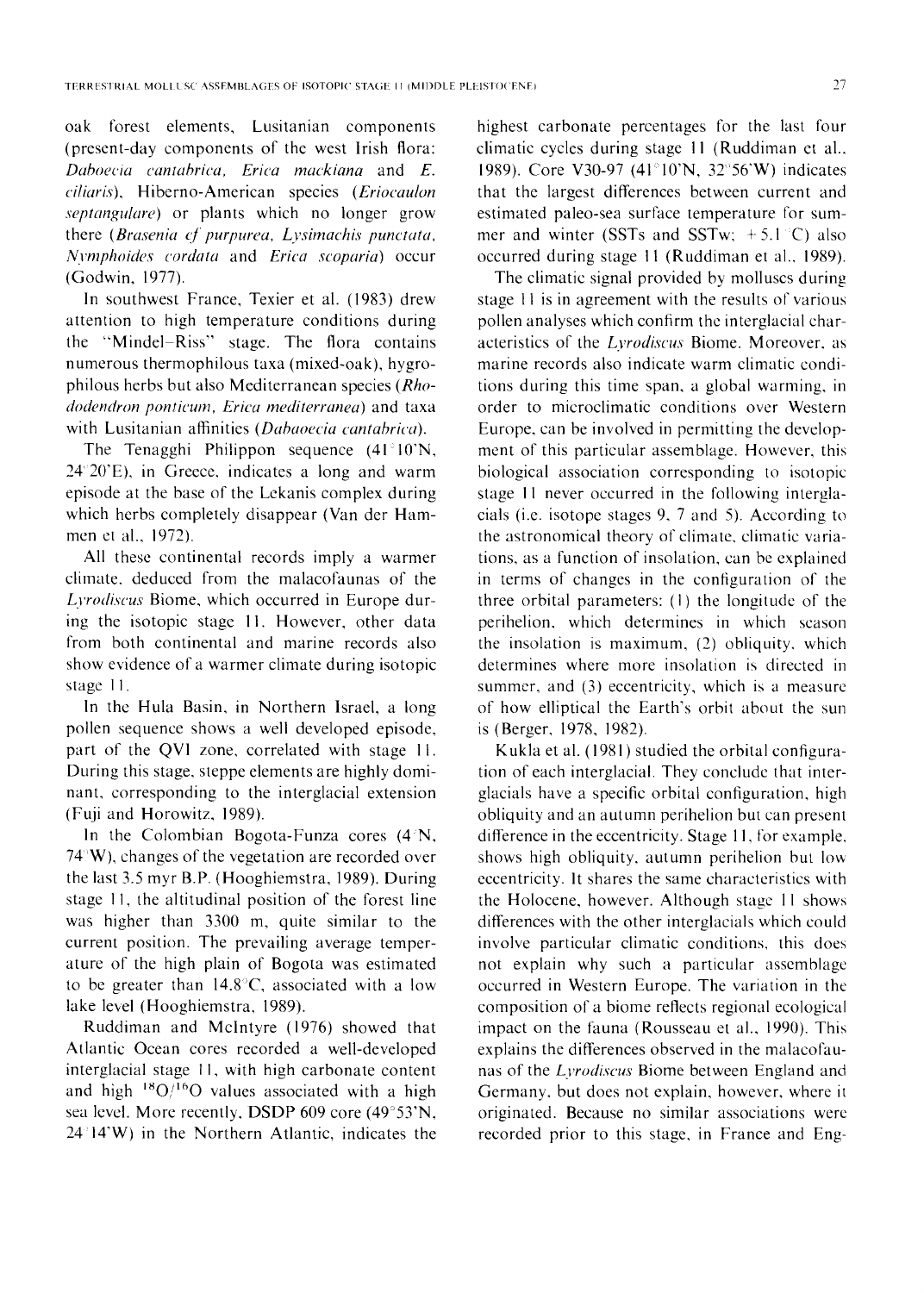recorded prior to this stage, in France and England, southern European refuge zones of the declined Tertiary biota can eventually be involved, but need to be investigated. This proposal is mainly based on *R.(Lyrodiscus),* the history of which seems to be closely connected to that one of the Tertiary forest (Rousseau and Puisségur, 1990b), which occurred in Europe and Africa, and declined to be restricted, for one part, to the Canary archipelago (Raven and Axelrod, 1974). A precise location of these refuge zones is, today, difficult to draw, but the Spanish Atlantic coast or Northwestern Africa can be proposed. In this way, a limitation, climatic or other, in the opportunities to extend their distribution, can explain the lack of the *Lyrodiscus* Biome during the previous stages. On the contrary, the warmer climatic conditions during stage 11 somehow permitted the molluscs and the plants to occur northward of their restrictive zone. Because such conditions never occurred afterwards and because such assemblages evolved in endemic conditions, the *Lyrodiscus*  Biome appears to be a biostratigraphical as well as a biogeographical or climatic marker for the Quaternary in western Europe.

## **Acknowledgements**

We want to thank J.P. Lautridou for his field assistance and discussions, A. Berger for making his data available, G. Kukla and J. Sommé for fruitful discussions, J. Gavin for improving the manuscript by her criticisms and comments. Contribution CNRS-INSU-DBT n° 380.

## **References**

- Berger, A., 1978. Théorie astronomique des paléoclimats, une nouvelle approche. Bull. Soc. Belg. Géol., 87: 9-25.
- Berger, A., 1982. Numerical values of the elements of the Earth's Orbit from 5 000 000 YBP to 1 000 000 YAP (Astronomical solution of Berger, 1978). Inst. Astron. Geophys. Catholic Univ. Louvain-la-Neuve Contrib., 35.
- Bourdier, F., Chaline, J. and Puisségur, J.J., 1969. Données nouvelles sur les mollusques et les micrommammifères quaternaires des régions d'Amiens et de Paris. C. R. Acad. Sci. Paris, 268: 266-269.
- Clements, F.E., 1949. Dynamics of the Vegetation. Wilson, New York, NY, 296 pp.
- Fuji, N. and Horowitz, A., 1989. Brunhes epoch paleoclimates of Japan and Israel. In: G. Kukla (Editor), Long Continental

28 D.-D. ROUSSEAU

Records of Climate. Palaeogeogr., Palaeoclimatol., Palaeoecol., 72: 79-88.

- Godwin, H., 1977. Quaternary history of the British flora. In: F.W. Shotton (Editor), British Quaternary Studies. Recent Advances. Clarendon, Oxford, pp. 105-118.
- Holyoak, D.T., Ivanovich, M. and Preece, R.C., 1983. Additional fossil and isotopic evidence for the age of the interglacial tufas at Hitchin and Icklingham. J. Conchol., 31:  $260 - 261$ .
- Hooghiemstra, H., 1989. Quaternary and upper-Pliocene glaciations and forest development in the tropical Andes: evidence from a long high-resolution pollen record from the sedimentary basin of Bogotá, Colombia. In: G. Kukla (Editor), Long Continental Records of Climate. Palaeogeogr., Palaeoclimatol., Palaeoecol., 72: 11-26.
- Imbrie, J., Hays, J.D., Martinson, D.G., Mclntyre, A., Mix, A.C., Morley, J.J., Pisias, N.G., Prell, W.L. and Shackleton N.J., 1984. The orbital theory of Pleistocene climate: support from a revised chronology of the Marine  $\delta^{18}$ O record. In: A. Berger, J. lmbrie, J. Hays, G. Kukla and B. Saltzman (Editors), Milankovitch and Climate. Reidel, Dordrecht, 1, pp. 269-305.
- Kerney, M.P., 1959. An interglacial tufa near Hitchin, Hertfordshire. Proc. Geol. Assoc., 70: 322-337.
- Kerney, M.P., 1963. Late-glacial deposits on the Chalk of south-east England. Philos. Trans. R. Soc. London, B 246: 203-254.
- Kerney, M.P., 1976. Mollusca from an interglacial tufa in East Anglia, with the description of a new species of *Lyrodiscus*  Pilsbry (Gastropoda: Zonitidae). J. Conchol., 29: 47-50.
- Kerney, M.P., 1977. British Quaternary non-marine Mollusca: a brief review. In: F.W. Shotton (Editor), British Quaternary Studies. Recent Advances. Clarendon, Oxford, pp. 31-42.
- Kerney, M.P., Cameron, R.A.D and Jungbluth, J.H., 1983. Die Landschnecken Nord- und Mitteleuropas. Parey, Hamburg, 384 pp.
- Kukla, G., Berger, A., Lotti, R. and Brown, J., 1981. Orbital signature of interglacials. Nature, 290: 295-300.
- Lautridou, J.P., 1985. Le cycle périglaciaire Pléistocène en Europe du Nord-Ouest et plus particulièrement en Normandie. Thesis. Univ. Caen, 908 pp.
- Lautridou, J.P., Masson, M., Paepe, R., Puisségur, J.J. and Verron, G., 1974. Loess, nappes et tuf de Saint-Pierre-16s-Elbeuf, près de Rouen: les terrasses de la Seine de Muids à Caude bec. Bull. Assoc. Fr. Etud. Quat., 40-41: 196-201.
- Lécolle, F., 1989. Le cours moyen de la Seine au Pléistocène moyen et supérieur. Géologie et Préhistoire. Groupe Seine, Caen, 549 pp.
- Lécolle, F., Rousseau, D.D., Lautridou, J.P. and Puisségur, J.J., 1990. Le tuf de Vernon: nouvelles données (stratigraphie, paléoclimatologie, datations, corrélations). Actes Coll. Tufs, Rouen, 1989. Bull. Cent. Géomorphol. Caen, 38: 131-149.
- Ložek, V., 1964. Quatärmollusken der Tschechoslowakei. Rozpr. Ustred. Ustavu. Geol., 31: 1-374.
- Münzing, K., 1974. Mollusken aus dem älteren Pleistozän Schwabens. Jahresh. Geol. Landesamt Baden-Würtemberg, 16:  $61 - 78$ .
- Münzing, K. and Aktas, A., 1987. Weitere Funde molluskenführender Mergellagen im Unteren Deckshotter von Bayer-